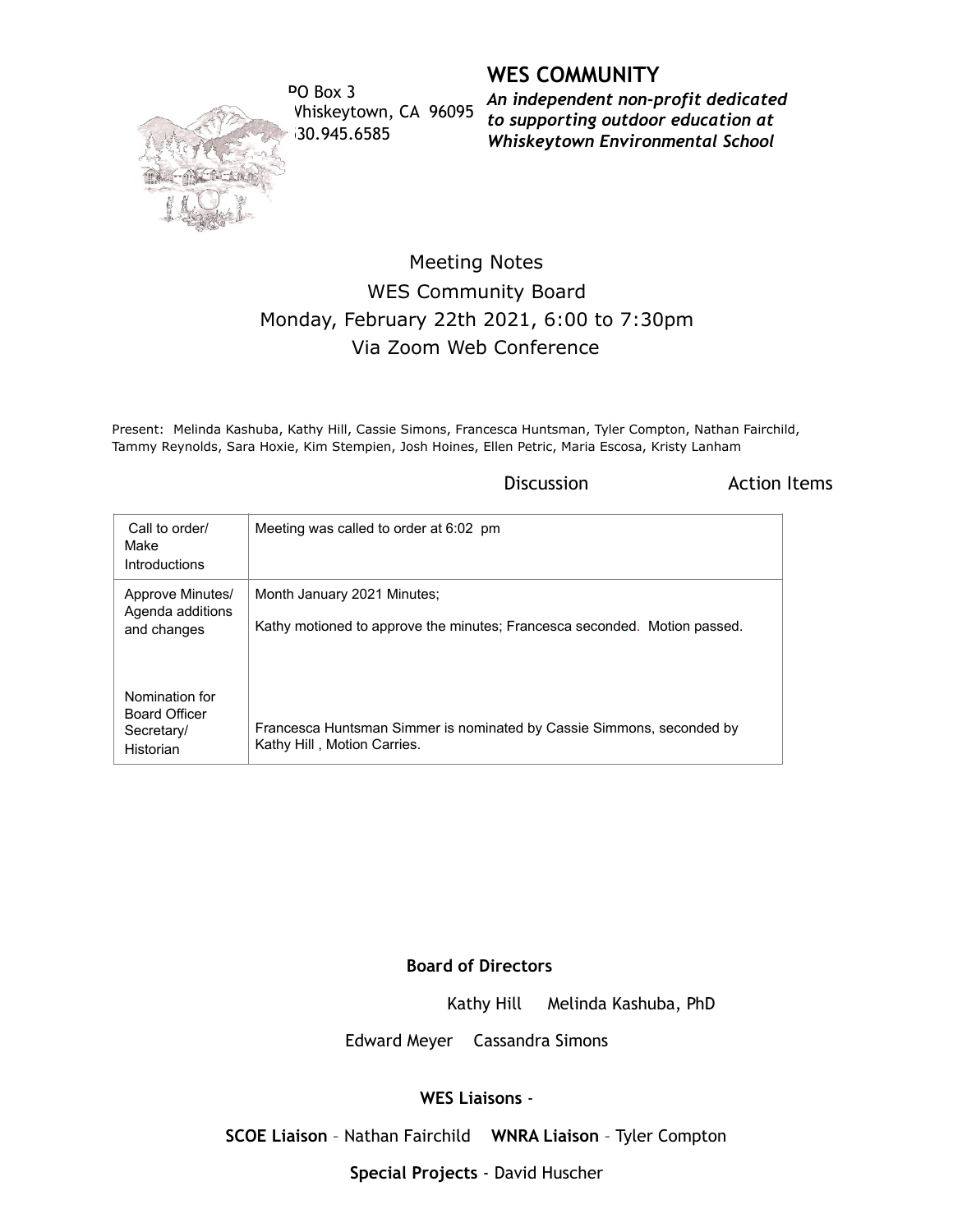| <b>SCOE Update</b>                        | Nate Fairchild: Currently submitting a three-year grant that will help support<br>teachers in the classroom in environmental education (EE). We will lead the grant<br>that supports literacy, social emotional and language arts applied to EE. SCOE is<br>perusing a 4-to-6-week summer program and fall field labs for local schools. Utilities<br>onsite will be tested to see what works in the coming weeks.                                                         |
|-------------------------------------------|----------------------------------------------------------------------------------------------------------------------------------------------------------------------------------------------------------------------------------------------------------------------------------------------------------------------------------------------------------------------------------------------------------------------------------------------------------------------------|
| <b>WES Forever:</b><br>Ellen              | A meeting was facilitated by Anne Dove (SP?) NPS Jan 29th. Started a planning<br>Framework for Capital Campaign. Reviewed group Vision and mission, updated<br>partners, SCOE and WES etc. They are working on a site plan and planned 2 more<br>meetings, One meeting to be held this upcoming Friday Feb 26th to with the goal to<br>be more informed on the nuances of communication and its role in fundraising.                                                       |
| <b>WRNA Report</b>                        | Tyler Compton: Continuing online interpretation to classrooms.<br>Josh Hoines: The park staff is putting lots of energy into applying for funding<br>through the Great American Outdoor Act. They are applying for funds that would<br>encompass recovery projects and deferred maintenance, including the rebuilding<br>of WES. The abundant local community support will improve chances of approval.<br>We should know by the summer if we will be granted these funds. |
| Friends of<br>Whiskeytown                 | Group is getting website updated and looking to hire a web designer. Each meeting<br>is being attended by more new faces so there is a positive momentum building in<br>the group. Looking for grants. Website should be up in the next few months.                                                                                                                                                                                                                        |
| <b>Treasurers Report</b>                  | Current Balance \$35,265.41                                                                                                                                                                                                                                                                                                                                                                                                                                                |
|                                           | Income: \$59.66 in donations; wesforever.org donate button and Benevity                                                                                                                                                                                                                                                                                                                                                                                                    |
|                                           | Expenditures: \$1,353; non-profit liability insurance, Quickbooks 2021 subscription                                                                                                                                                                                                                                                                                                                                                                                        |
|                                           | Some notable topics:<br>Rebuild account opened with Morgan Stanley, first donation was \$5000 from<br>Redding East Rotary Riffle Raffle                                                                                                                                                                                                                                                                                                                                    |
| Ongoing<br><b>Business</b>                |                                                                                                                                                                                                                                                                                                                                                                                                                                                                            |
| Philanthropic<br>Partners<br>agreement 8A | Melinda is working on a Philanthropic Partners agreement work plan package that<br>would include what WES will provide and what the park will provide. This would<br>be an annual agreement that would be a work plan containing a doner review,<br>doner recognition etc. The draft form is moving through the park and will be<br>approved by the region.                                                                                                                |
|                                           | <b>LIDAR</b>                                                                                                                                                                                                                                                                                                                                                                                                                                                               |
|                                           | The park has approved a research permit for the use of LiDAR data. The study is<br>named, Whiskeytown Environmental School Site and Setting. The study will give<br>the community the opportunity to contribute using mapping skills. Kathy Hill is<br>the lead Investigator. Interested contributors are Shasta College GIS studies and<br>NMR Architecture.                                                                                                              |
| 2021 Budget                               | <b>Tabled</b>                                                                                                                                                                                                                                                                                                                                                                                                                                                              |
| <b>New Business</b>                       |                                                                                                                                                                                                                                                                                                                                                                                                                                                                            |